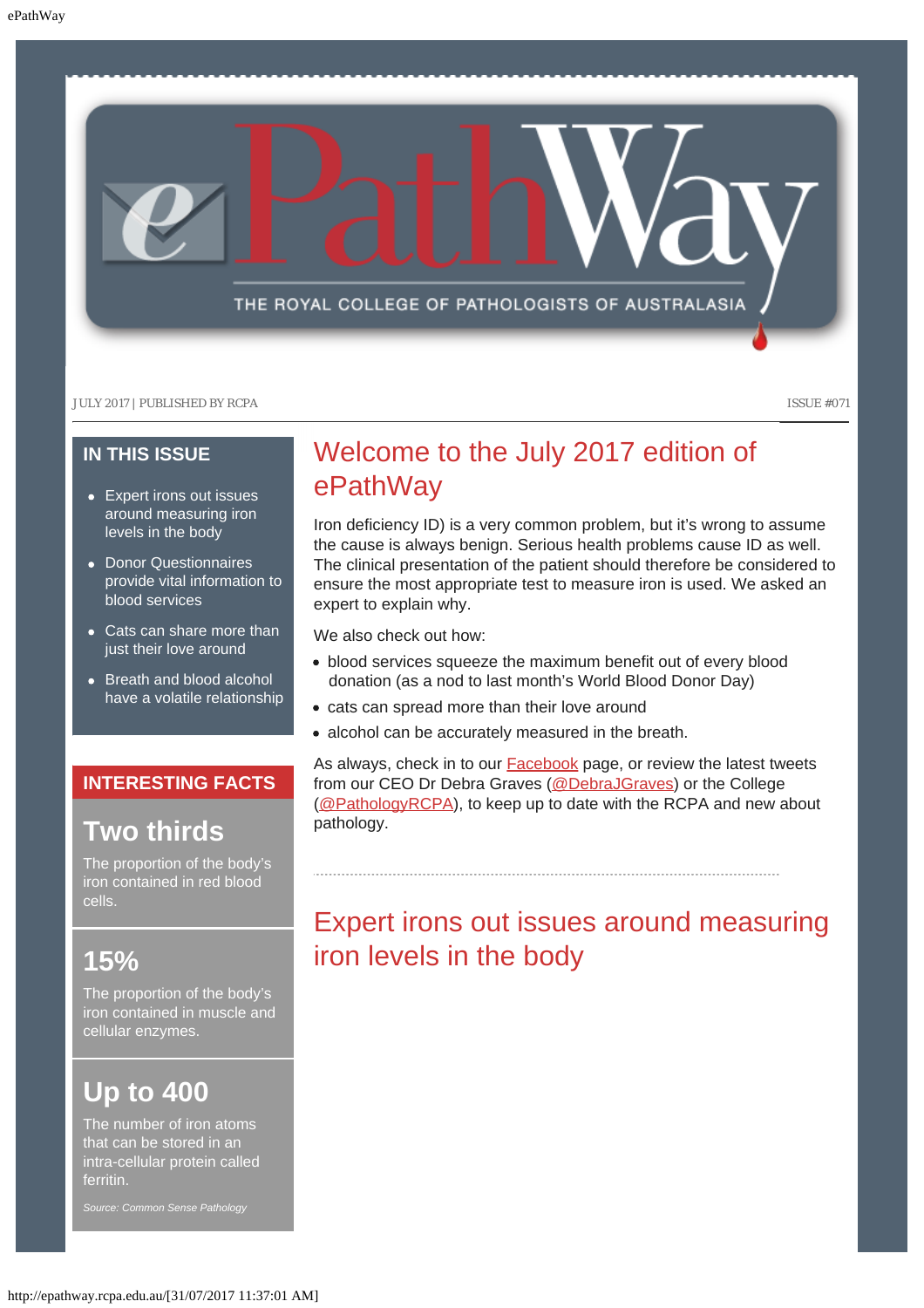### **IMPORTANT MESSAGE**

# has an important message for you. [Click to see the](http://epathway.rcpa.edu.au/notice.html) [message!](http://epathway.rcpa.edu.au/notice.html)

### **SUGGEST TO A FRIEND**

Know someone who might be interested in this website? Why not [suggest the website](mailto:?Subject=I%20think%20you%20should%20read%20this%20Newsletter=
http://epathway.rcpa.edu.au/index.html) to them.

### Iron deficiency (ID) is a very common problem that is often caused by a poor iron intake combined with normal blood loss. Despite this, serious health problems can also cause ID. An inherited tendency to overabsorb iron, a disorder that is potentially fatal, is fairly common as well. Iron is essential for life but it's also a potentially toxic element with a dark side, and accurately measuring the amount of it in the body is very important.

[read more »](#page-5-0)

### **PREVIOUS EDITIONS**

<span id="page-1-0"></span>Did you miss something from last month? You can view our [previous editions](#page-3-0) at any time.

### **SUBSCRIBE NOW!**

Subscription is easy! Simply fill in our [subscription form.](http://epathway.rcpa.edu.au/subscription.html)

# Donor Questionnaires provide vital information to blood services

Blood donations are precious, which is why there are processes to ensure maximum benefit from every donation. Two experts from the Australian Red Cross Blood Service explained how they determine whether you can donate blood, and then control how it is used.



### **LINKS**

[RCPA Manual](http://rcpamanual.edu.au/)

**[Lab Tests Online](http://www.labtestsonline.org.au/)** 

[Know Pathology Know](http://knowpathology.com.au/) **[Healthcare](http://knowpathology.com.au/)** 

[read more »](#page-7-0)

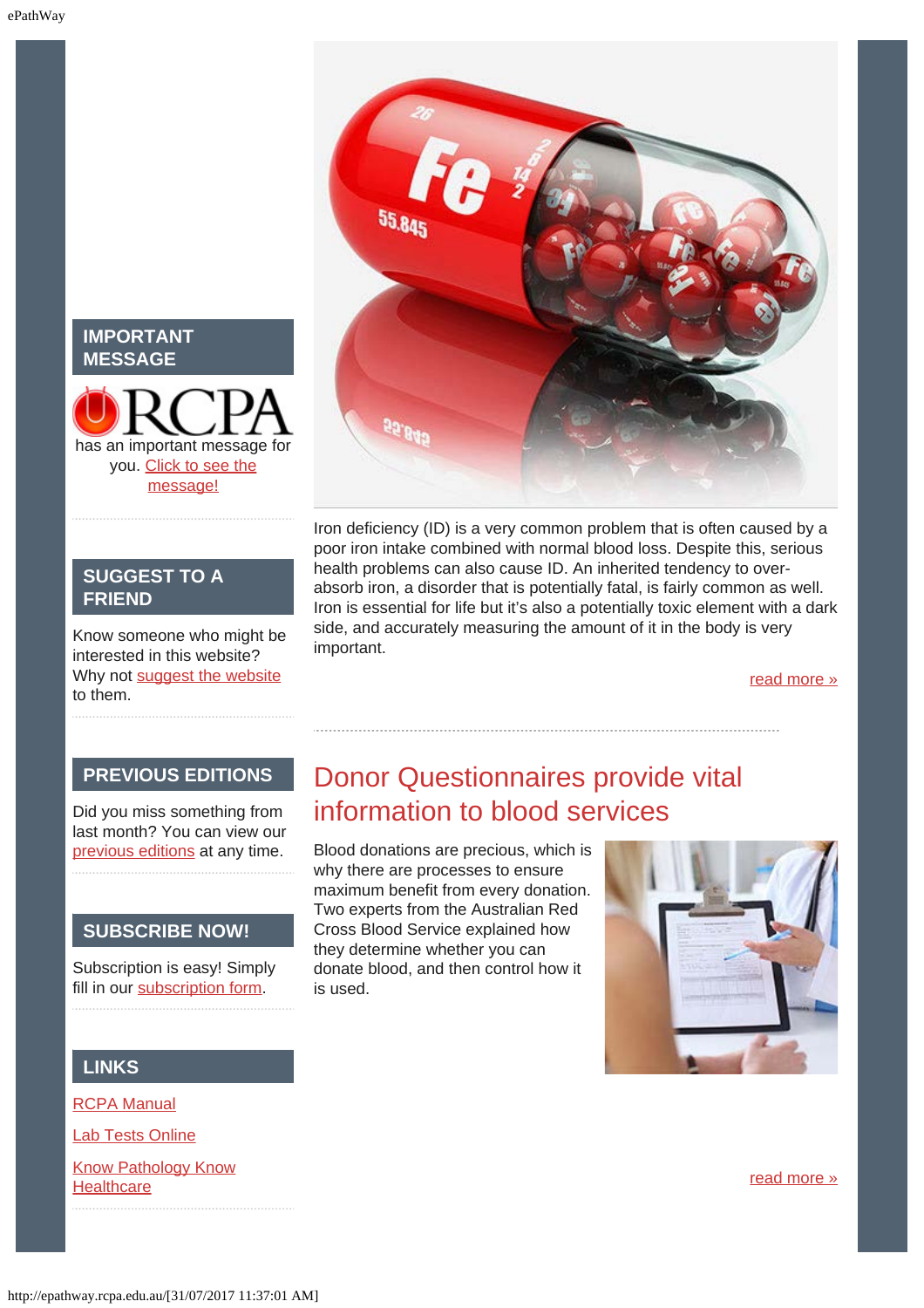## <span id="page-2-0"></span>Cats can share more than just their love around

You won't find any 'crazy cat lady' jokes in this article because cat zoonosis is a serious matter. It is an infection that can be transmitted to humans from domesticated cats (*Felis catus*), sometimes in the most surprising ways.



[read more »](#page-10-0)

## <span id="page-2-1"></span>Breath and blood alcohol have a volatile relationship

That alcohol can be measured by a blood test is generally understood. It's not so obvious that it can be measured reliably in the breath, so we asked an expert to explain the relationship between blood and breath alcohol.



#### [read more »](#page-13-0)

**Copyright © 2017 The Royal College of Pathologists of Australasia**

RCPA - Durham Hall - 207 Albion St Surry Hills NSW 2010 AUSTRALIA | (+61) 2 8356 5858 | [www.rcpa.edu.au](https://www.rcpa.edu.au/)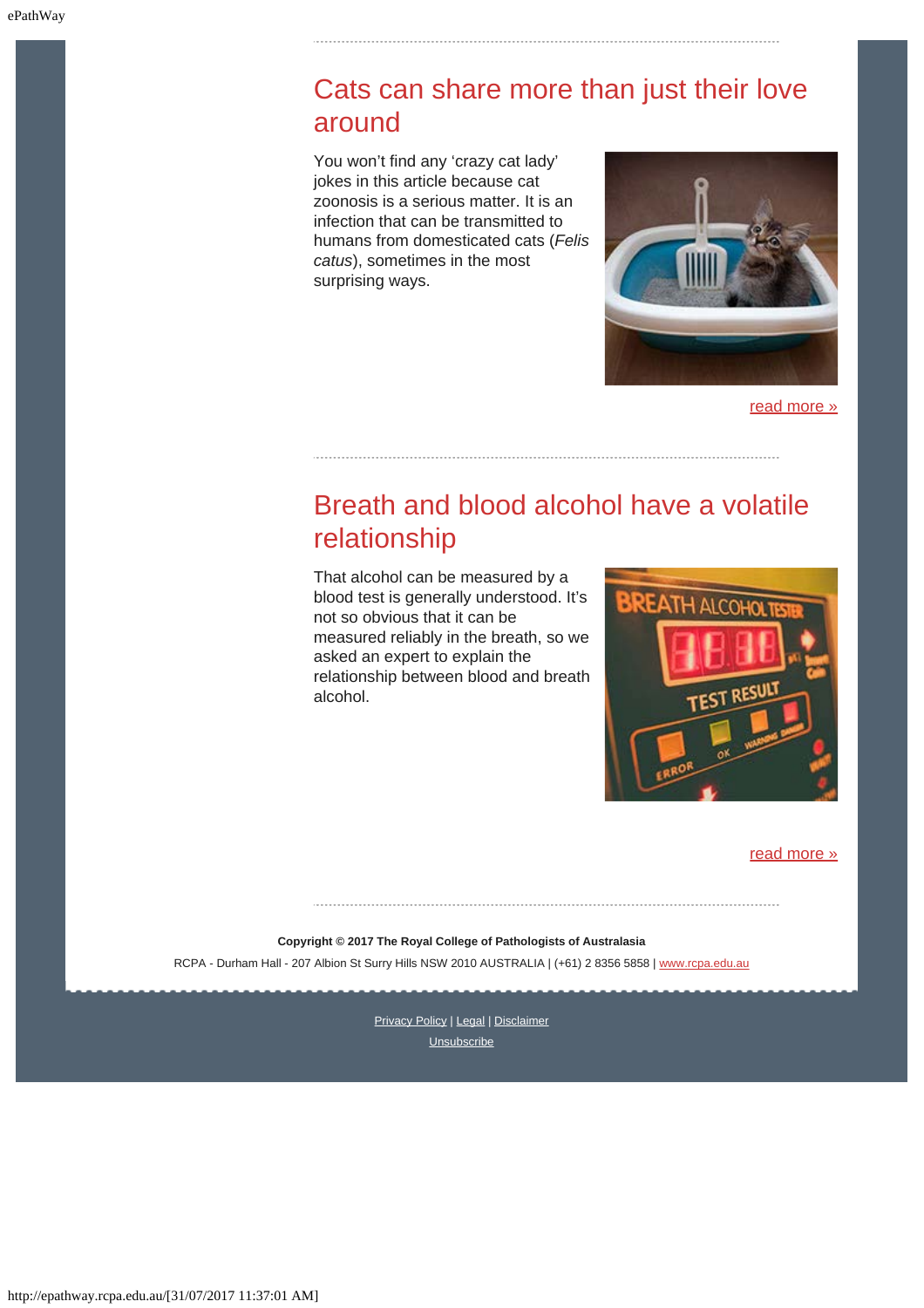<span id="page-3-0"></span>

PUBLISHED BY RCPA

### Previous Editions

THE ROYAL COLLEGE OF PATHOLOGISTS OF AUSTRALASIA

**JUNE 2017 | PUBLISHED BY RCPA** 

**IN THIS ISSUE** 

- Hypertension may be a red flag that something else is going wrong
- Kidney damage may result from sustained high blood pressure
- **Hypertension was** (unfortunately) here!
- 

### Welcome to the June 2017 edition of ePathWay

It seems we woke a sleeping giant of chronic disease by highlighting the effects of high blood pressure (hypertension) from three pathological perspectives: biochemical, anatomical and forensic. The three<br>pathologists interviewed all called hypertension an insidious silent killer, and after reading their articles, you'll see why.

ISSUE #070

By the way, hypertension doesn't only mean very high blood pressure<br>readings. It kicks in at 140/90, and according to observational studies of<br>over one million adults, systolic pressures (the top number) above 115<br>mining,

#### **2017**

| 066 - February 2017 | 067 - March 2017     | 068 - April 2017   |
|---------------------|----------------------|--------------------|
| 069 - May 2017      | 070 - June 2017      |                    |
| 2016                |                      |                    |
| 055 - February 2016 | 056 - March 2016     | 057 - April 2016   |
| 058 - May 2016      | 059 - June 2016      | 060 - July 2016    |
| 061 - August 2016   | 062 - September 2016 | 063 - October 2016 |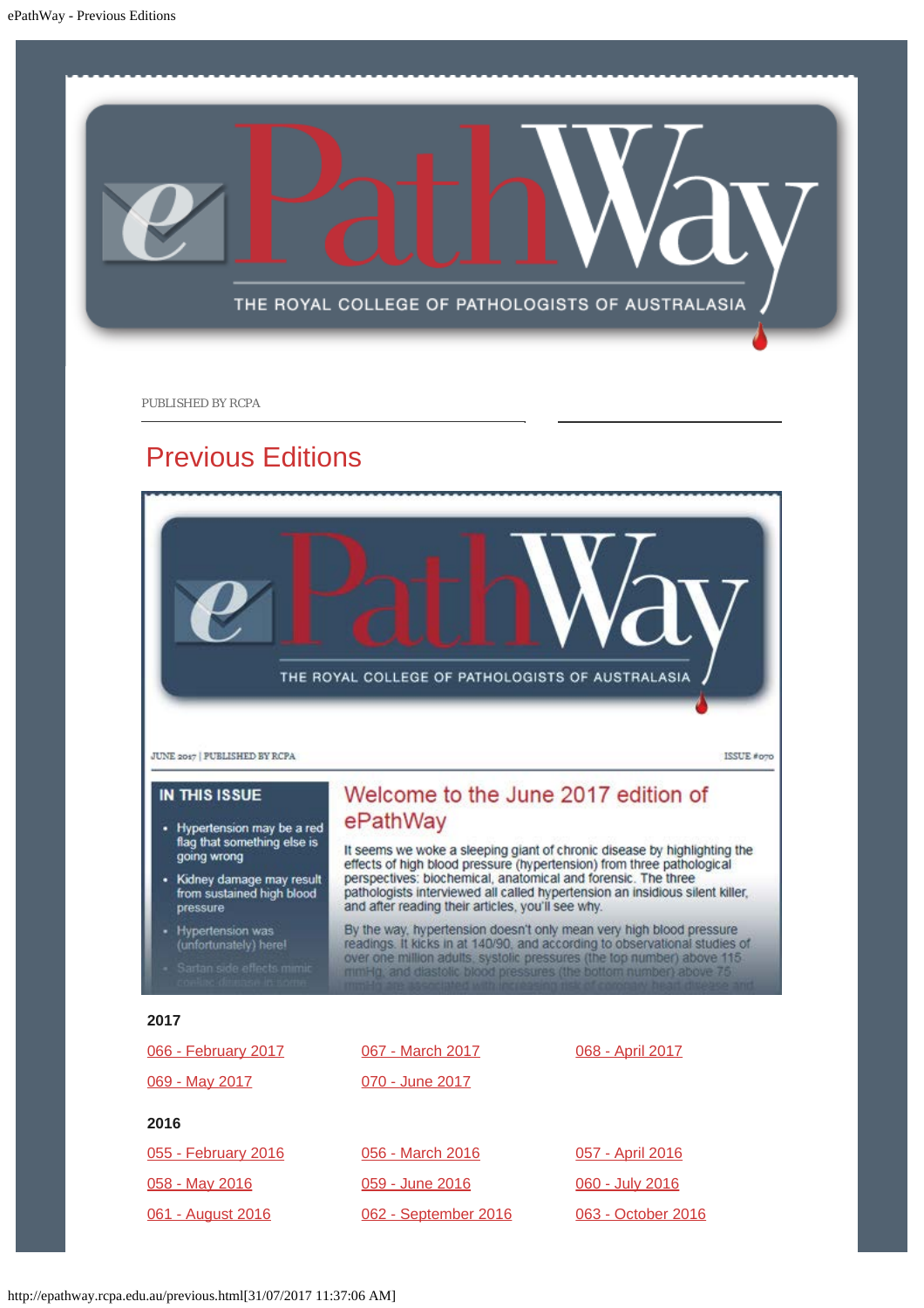| <b>Way - Previous Editions</b> |                         |                         |                      |
|--------------------------------|-------------------------|-------------------------|----------------------|
|                                | 064 - November 2016     | 065 - Dec 2016/Jan 2017 |                      |
|                                | 2015                    |                         |                      |
|                                | 044 - February 2015     | 045 - March 2015        | 046 - April 2015     |
|                                | 047 - May 2015          | 048 - June 2015         | 049 - July 2015      |
|                                | 050 - August 2015       | 051 - September 2015    | 052 - October 2015   |
|                                | 053 - November 2015     | 054 - Dec 2015/Jan 2016 |                      |
|                                | 2014                    |                         |                      |
|                                | 033 - February 2014     | 034 - March 2014        | 035 - April 2014     |
|                                | 036 - May 2014          | 037 - June 2014         | 038 - July 2014      |
|                                | 039 - August 2014       | 040 - September 2014    | 041 - October 2014   |
|                                | 042 - November 2014     | 043 - Dec 2014/Jan 2015 |                      |
|                                | 2013                    |                         |                      |
|                                | 022 - February 2013     | 023 - March 2013        | 024 - April 2013     |
|                                | 025 - May 2013          | 026 - June 2013         | 027 - July 2013      |
|                                | 028 - August 2013       | 029 - September 2013    | 030 - October 2013   |
|                                | 031 - November 2013     | 032 - Dec 2013/Jan 2014 |                      |
|                                | 2012                    |                         |                      |
|                                | 010 - Dec 2011/Jan 2012 | 011 - February 2012     | 012 - March 2012     |
|                                | 013 - April 2012        | 014 - May 2012          | 015 - June 2012      |
|                                | 016 - July 2012         | 017 - August 2012       | 018 - September 2012 |
|                                | 019 - October 2012      | 020 - November 2012     | 021 - December 2012  |
|                                | 2011                    |                         |                      |
|                                | 001 - March 2011        | 002 - April 2011        | 003 - May 2011       |
|                                | 004 - June 2011         | 005 - July 2011         | 006 - August 2011    |
|                                | 007 - September 2011    | 008 - October 2011      | 009 - November 2011  |

[« Back to Home Page](http://epathway.rcpa.edu.au/index.html)

**Copyright © 2017 The Royal College of Pathologists of Australasia** RCPA - Durham Hall - 207 Albion St Surry Hills NSW 2010 AUSTRALIA | (+61) 2 8356 5858 | [www.rcpa.edu.au](https://www.rcpa.edu.au/)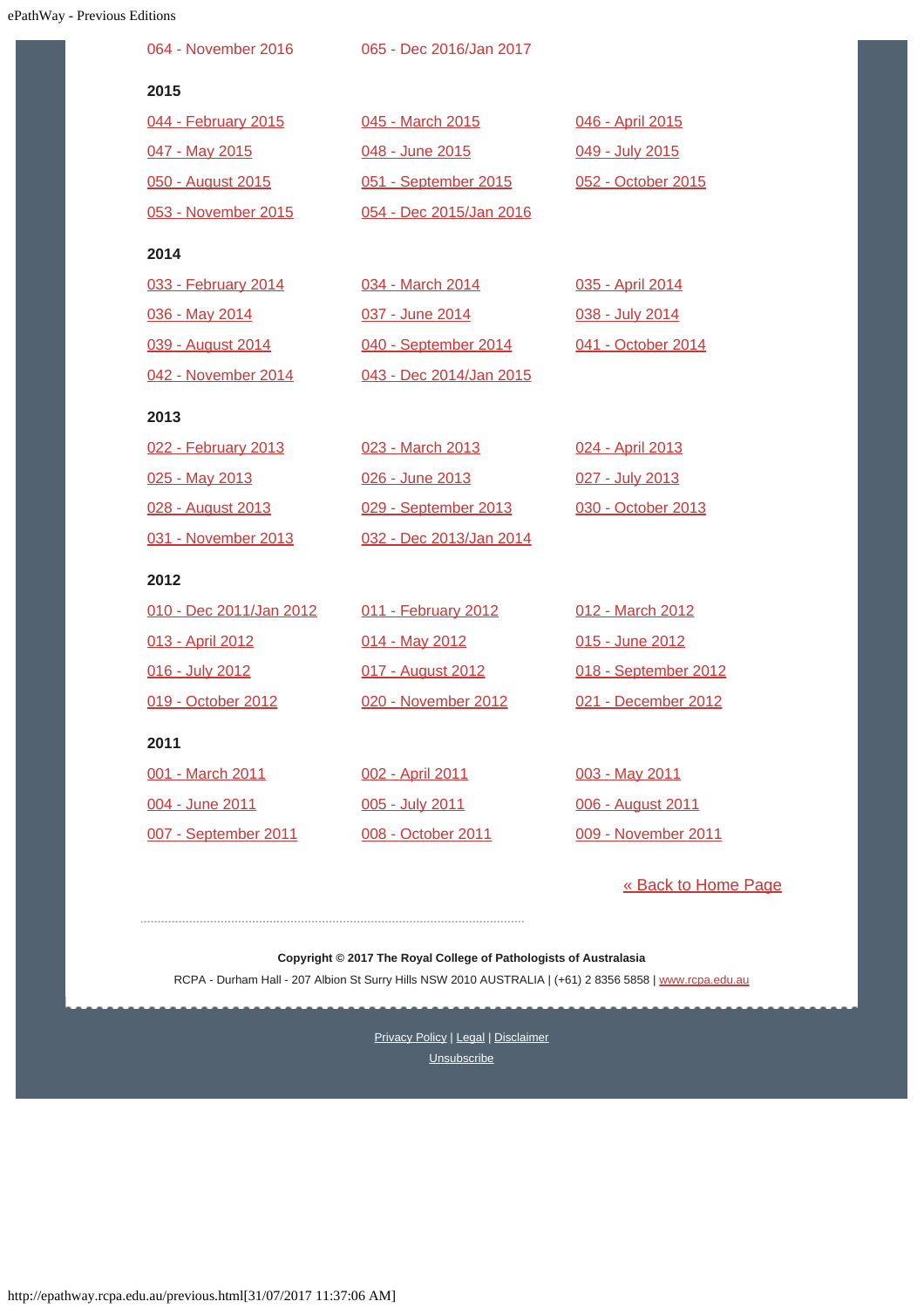<span id="page-5-0"></span>

## Expert irons out issues around measuring iron levels in the body



Iron deficiency (ID) is a very common problem that is often caused by a poor iron intake combined with normal blood loss. Despite this, serious health problems can also cause ID. An inherited tendency to over-absorb iron, a disorder that is potentially fatal, is fairly common as well. Iron is essential for life but it's also a potentially toxic element with a dark side, and accurately measuring the amount of it in the body is very important.

"Most elements are controlled by both absorption and excretion where our body takes what it needs and excretes the excess. This doesn't happen with iron because there is no regulatory mechanism to excrete it. We therefore take what we need and store the excess in our body as a cell protein complex called ferritin," explained Dr Michael Harrison, CEO and Managing Partner of Sullivan Nicolaides Pathology in Brisbane.

Iron has a dark side as well. Dr Harrison said it is potentially toxic and can cause cells to oxidise when it isn't bound with a protein (this is known as free iron). Think of this as creating internal rust! It is clearly not an element to mess with, and either too much or too little creates serious problems for us.

"Iron deficiency is the most common nutritional deficiency in the world. Apart from not consuming enough iron in the diet, iron can be lost through blood loss such as during menstruation, and in pregnancy supplying the developing baby during a woman's reproductive years."

Dr Harrison said about one third of Australian women in their reproductive years are iron deficient, and this proportion increases to 70% during the third trimester of pregnancy.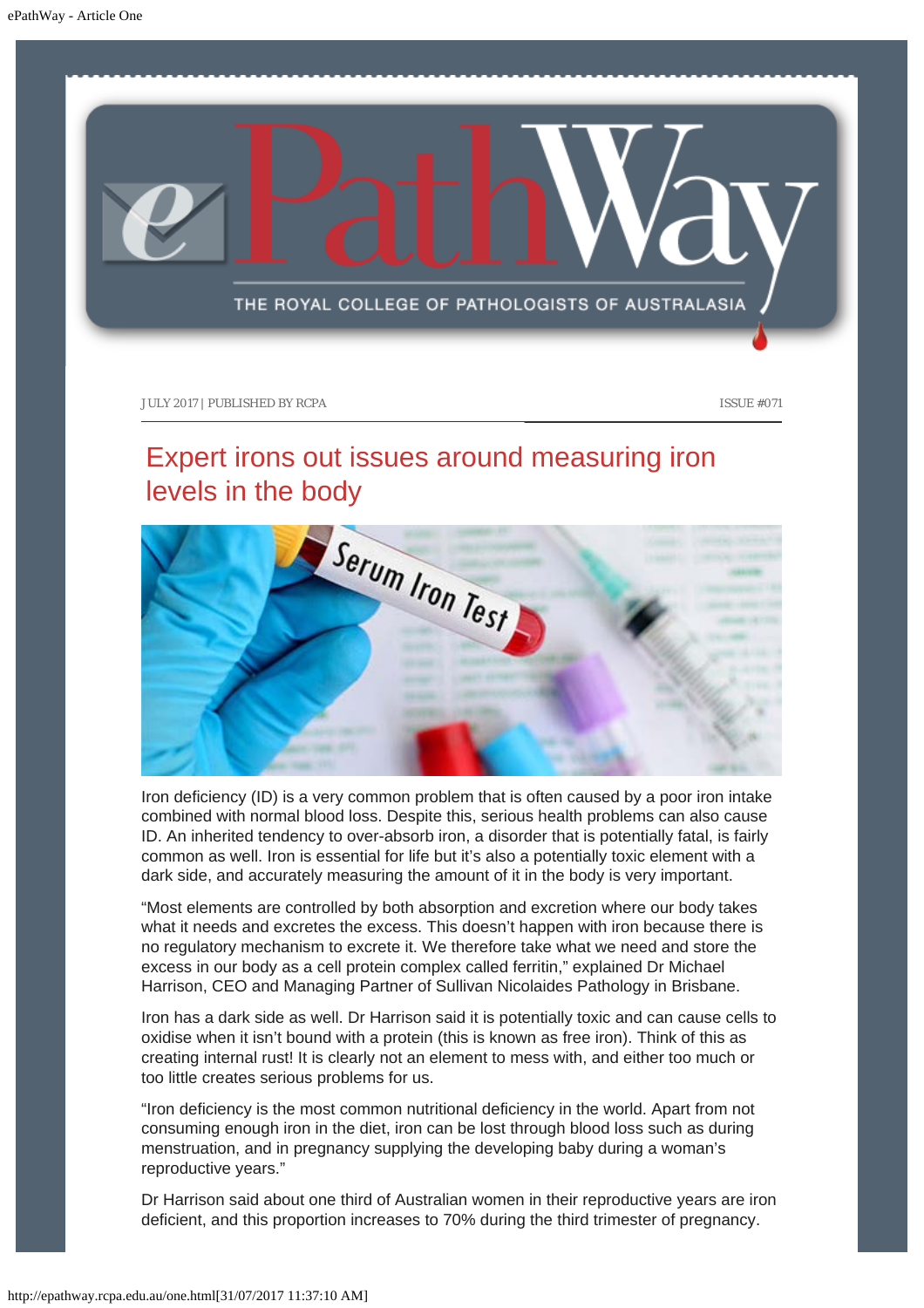"The mother's body supplies the foetus with iron which depletes her stores, and the risk of iron deficiency increases with every pregnancy."

Despite these statistics, Dr Harrison said individual people should know their iron status and also the reason for it being high or low before starting any form of treatment, including taking an iron supplement.

"It's wrong to assume that iron deficiency is always due to benign reasons such as diet or menstruation or pregnancy, because there can be other causes such as undetected bleeding in the upper gut or bowel cancer."

Iron stores can be assessed by the serum ferritin level or with a group of interrelated tests called *iron studies*. The skill is in knowing when to use what test.

"Serum ferritin is adequate as a screening test, such as part of routine prenatal investigations, because it is a marker of total body iron stores. But if a person has a number of conditions such as an underlying inflammatory process, liver or kidney disease, or if they are post-menopausal, a normal or elevated serum ferritin level won't rule out iron deficiency or accurately diagnose iron overload."

Dr Harrison said about five per cent of the Australian population of Northern European descent carry the gene for haemochromatosis. This is a disease where people absorb too much iron from their diet and store the excess their body. If it is undetected and untreated, this excess iron can cause organ or tissue damage and potentially result in premature death.

The bottom line is that iron is vital for our health but it clearly has a dark side. Measuring a person's iron stores with the right test based on their clinical presentation is therefore important to ensure this potentially toxic element is afforded the respect it deserves.

Haemochromatosis is covered in the [August 2014](http://www.rcpa.edu.au/getattachment/ff88b162-4018-4e95-9bda-a7b45e4e3c4b/ePathway-Issue-39.aspx) and [August 2011](http://www.rcpa.edu.au/getattachment/d7248a32-05ae-4cc9-976c-d4cb7f77ca6c/ePathway-Issue-006.aspx) editions of ePathWay. Iron studies is covered in the [June 2013](http://www.rcpa.edu.au/getattachment/0b5bf51b-f89a-4c71-833d-a563639708fb/ePathway-Issue-026.aspx) edition.

You are welcome to circulate this article to your contacts, share it on your social media platforms and forward it to any relevant contributors and experts for them to share and post on their websites. If you do reproduce this article in any such fashion you must include the following credit:

**This article appeared in the July 2017 Edition of ePathWay which is an online magazine produced by the Royal College of Pathologists of Australasia [\(http://www.rcpa.edu.au/Library/Publications/ePathway](http://www.rcpa.edu.au/Library/Publications/ePathway)).**

#### [« Back to Home Page](http://epathway.rcpa.edu.au/index.html)

**Copyright © 2017 The Royal College of Pathologists of Australasia**

RCPA - Durham Hall - 207 Albion St Surry Hills NSW 2010 AUSTRALIA | (+61) 2 8356 5858 | [www.rcpa.edu.au](https://www.rcpa.edu.au/)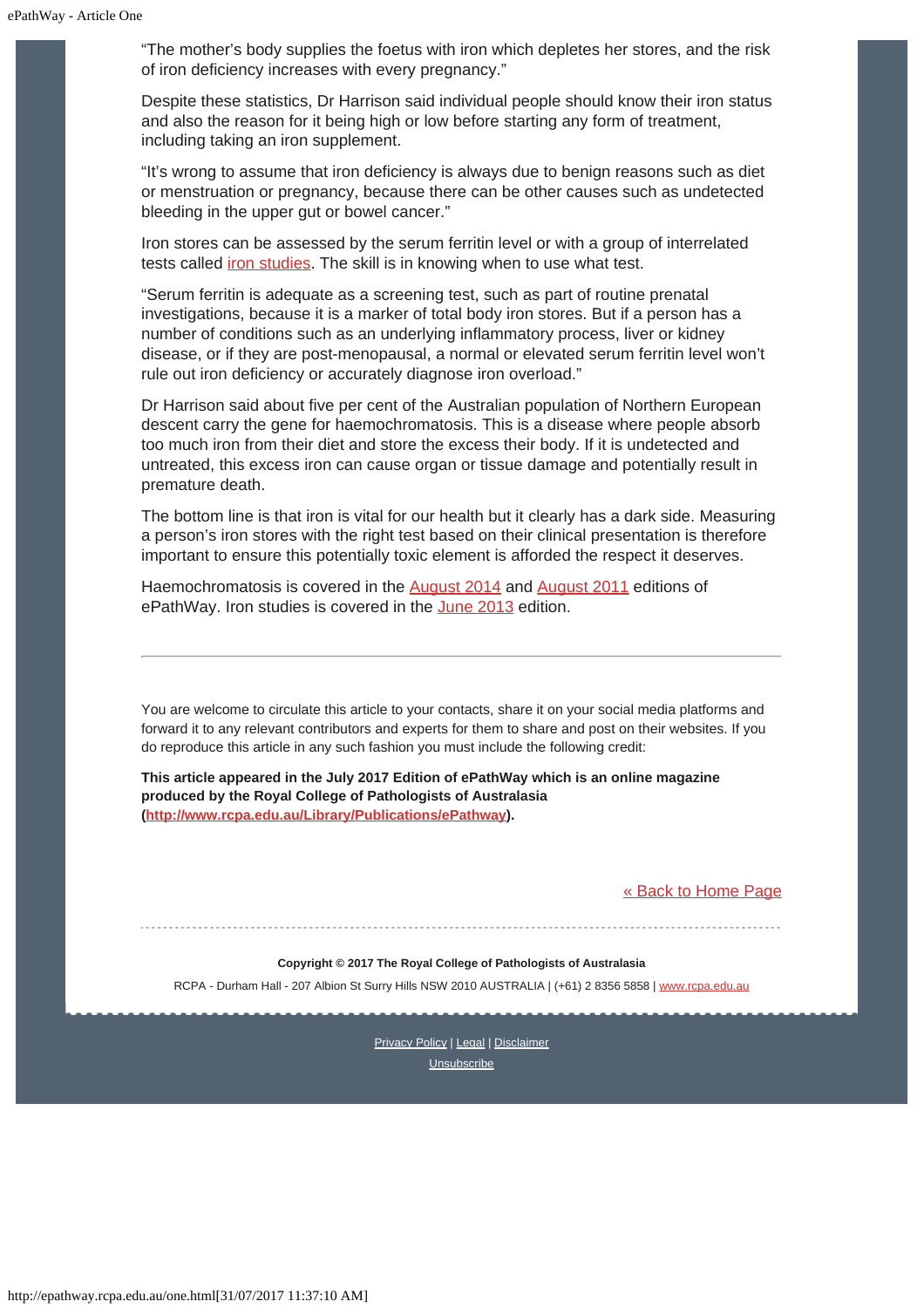<span id="page-7-0"></span>

## Donor Questionnaires provide vital information to blood services



Blood donations are precious, which is why there are processes to ensure maximum benefit from every donation. Two experts from the Australian Red Cross Blood Service explained how they determine whether you can donate blood, and then control how it is used.

Dr Joanne Pink, Haematologist, and Chief Medical Officer/Executive Director of Clinical Services and Research at the Australian Red Cross Blood Service, said all blood donors must complete a [Donor Questionnaire](http://www.donateblood.com.au/sites/default/files/DonorQuestionnaire_Jan2016_SAMPLE.pdf) at *every* donation.

"This questionnaire asks about their medical history, medications, lifestyle behaviours and travel history. The answers are then used to determine the suitability of the person to donate blood and to establish the type of blood products that can be made safely from their donation," she explained.

Donated blood is subjected to a series of mandatory tests to detect specific infections such as HIV, hepatitis B, hepatitis C, syphilis and a virus known as Human T-cell lymphotropic virus type 1 (HTLV1).

"These infections are known to be transfusion transmissible. We also carry out selective screening for cytomegalovirus (CMV) and malaria, both of which are infectious agents that can affect the way a donation is treated."

Once these checks are out of the way and the blood is cleared for use, specialists at the Blood Service work out how each blood donation will be used.

"It is standard practice to separate the whole blood into its different components of red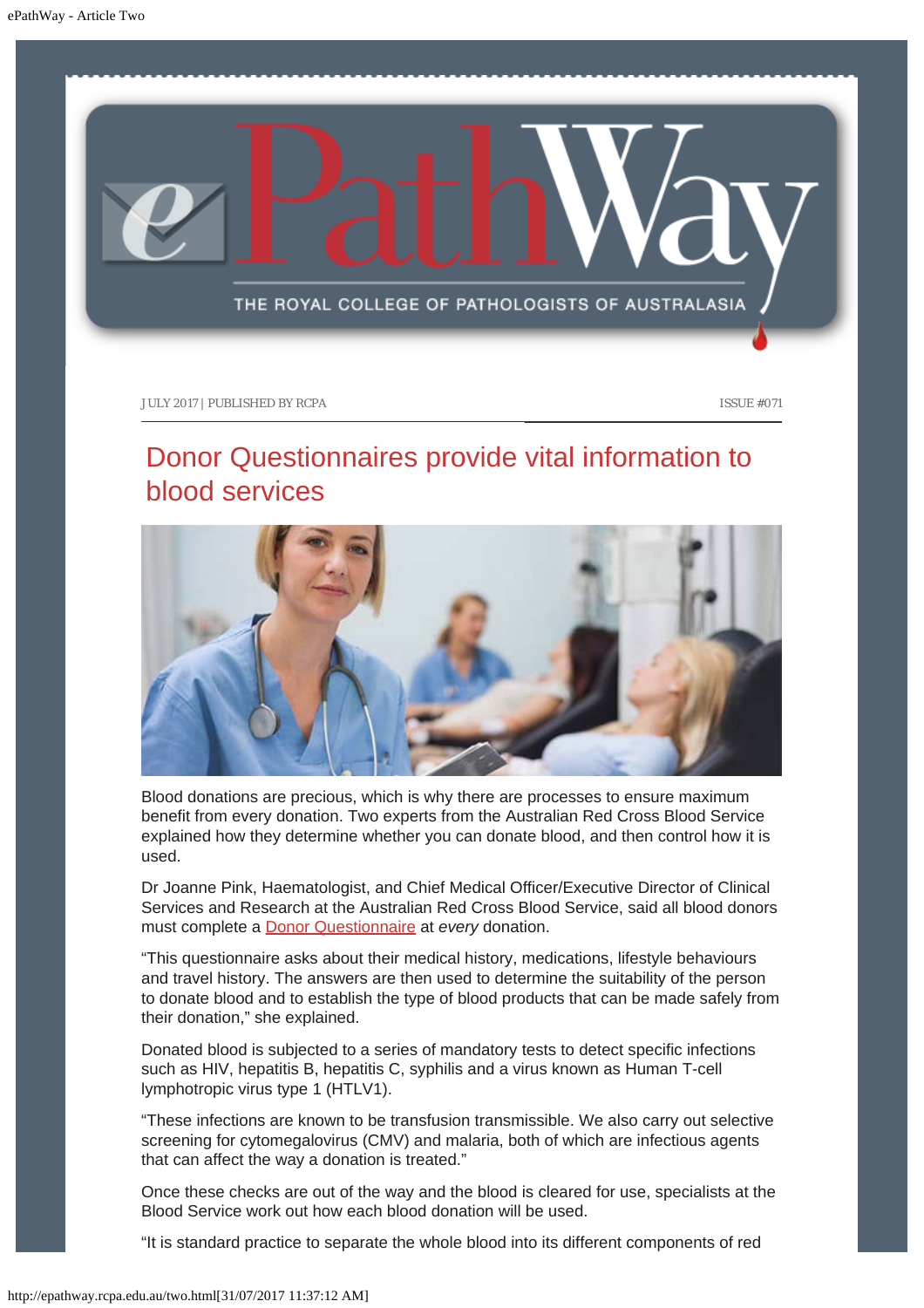cells, white cells, platelets and plasma. White cells are usually removed from the donated blood by filtering prior to further processing (known as leucodepletion), as they are a common cause of side effects in recipients. The other components can then be transfused separately into different recipients as medically indicated to allow maximum benefit to be derived from each blood donation," explained Dr Pink.

How these components are used depends on the Donor Questionnaire.

"Each blood component may be variably affected by different issues identified in the Donor Questionnaire and will have a different potential to transmit specific infections. Each component needs to be assessed independently regarding its quality and safety to determine if it can be released for transfusion."

Dr George Kotsiou, Microbiologist and National Donor and Product Safety Specialist, provided some examples of how these assessment are made. "They also illustrate why it is important to provide full and honest disclosure on the Donor Questionnaire," he said.

#### **Medications and platelet transfusions**

"Platelet transfusions are given to patients with very low platelet counts who are at risk of severe bleeding, but they cannot be made from donors who have taken medications that interfere with platelet function such as aspirin and ibuprofen," Dr Kotsiou explained.

He said one effect of these drugs is to cause platelets to be less sticky so they are unable to form the stable plug necessary to stop bleeding. This effect lasts approximately 7 days for aspirin and 2 days for ibuprofen.

"For this reason, we don't take platelets from donors who have taken medicines containing these or similar drugs within these time periods. Red blood cells and plasma products can still be used from these donations, as the quality of these components is not affected by these medications."

#### **CMV infection**

Dr Kotsiou said approximately 60% of healthy Australians have had CMV infection in the past, although most of them won't recall the mild illness associated with it.

"It often occurs in infancy and may be completely without symptoms. Infected individuals will then carry CMV for the remainder of their lives, generally without ill effect. The organism may subsequently be found in their blood, especially the white cells, despite the donor feeling completely well."

In some rare groups of blood recipients, such as premature babies or severely immune suppressed individuals, CMV infection can cause a very severe, even a life-threatening, illness.

"This is why the Blood Service tests some donations for CMV antibodies, and keeps a separate inventory of blood products from donors who have tested negative for CMV antibodies. Whilst leucodepleted blood is widely considered to be CMV-safe, CMV antibody testing may provide further reassurance for the highest risk recipient groups such as babies still in the womb."

#### **Malaria**

Malaria is a parasite that predominantly infects the red blood cells. Travellers to regions where malaria is present are at risk of becoming infected. This risk can be reduced but is not entirely eliminated by taking anti-malaria drugs or using mosquito avoidance measures. This is why donors who have returned from risk countries are routinely tested for malaria antibodies.

"Donors who present to donate within 120 days after travelling to a country at risk of malaria are initially only eligible to donate plasma. The plasma is then manufactured into various plasma-derived products rather than used fresh. The additional processing steps used in the manufacturing process are able to kill any malarial parasites, and many other germs as well if they are present, which makes the product safe."

Dr Kotsiou says red cells and platelets cannot be used from people who have a history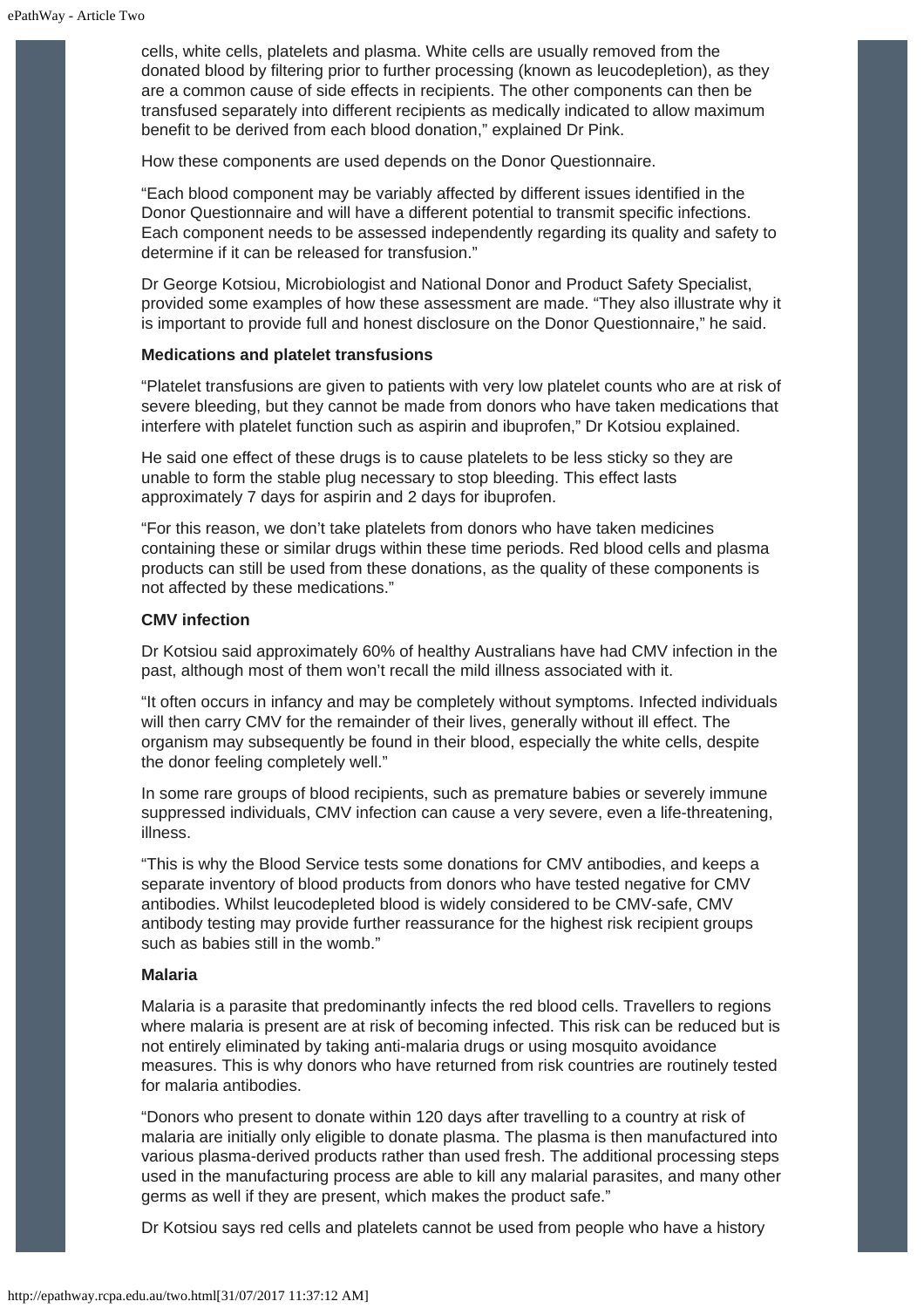of travel to a destination with a known malaria risk, but those people are able to resume donating red cells and platelets when they have been cleared by malaria antibody testing.

#### **Other infections**

"The Blood Service is only able to actively test each donation for a relatively small number of infections. Often the Donor Questionnaire will identify a possible exposure to an infectious disease that is not screened for by the Blood Service, commonly as a result of travel to a risk area," explained Dr Kotsiou.

He said these infections include dengue, chikungunya and West Nile (which are all viruses acquired through mosquitoes) that can sometimes cause minimal symptoms, or only cause illness to the donor after a donation has been given. This means asking donors for a history of illness prior to donation may not always identify an infection.

"For this reason, red cells and platelets are not used from donations from donors who have travelled to a country with a risk for these infections. Instead plasma donations can be sent for further processing and manufactured into plasma-derived products."

Articles about blood and blood donations are also in the [December 2016](http://www.rcpa.edu.au/getattachment/fc734ffa-abce-43a6-adfd-bf67e858baef/ePathway-Issue-65.aspx), [October 2013](http://www.rcpa.edu.au/getattachment/b7435b5d-93ec-4cbd-ac6d-4fe334543c89/ePathway-Issue-030.aspx), [November 2011](http://www.rcpa.edu.au/getattachment/27225d76-8069-4c17-b5fd-2fdca031064d/ePathway-Issue-009.aspx) and [July 2011](http://www.rcpa.edu.au/getattachment/01f91ec6-1419-405b-8264-c32eb1566799/ePathway-Issue-005.aspx) editions of ePathWay.

You are welcome to circulate this article to your contacts, share it on your social media platforms and forward it to any relevant contributors and experts for them to share and post on their websites. If you do reproduce this article in any such fashion you must include the following credit:

**This article appeared in the July 2017 Edition of ePathWay which is an online magazine produced by the Royal College of Pathologists of Australasia [\(http://www.rcpa.edu.au/Library/Publications/ePathway](http://www.rcpa.edu.au/Library/Publications/ePathway)).**

[« Back to Home Page](http://epathway.rcpa.edu.au/index.html)

#### **Copyright © 2017 The Royal College of Pathologists of Australasia**

RCPA - Durham Hall - 207 Albion St Surry Hills NSW 2010 AUSTRALIA | (+61) 2 8356 5858 | [www.rcpa.edu.au](https://www.rcpa.edu.au/)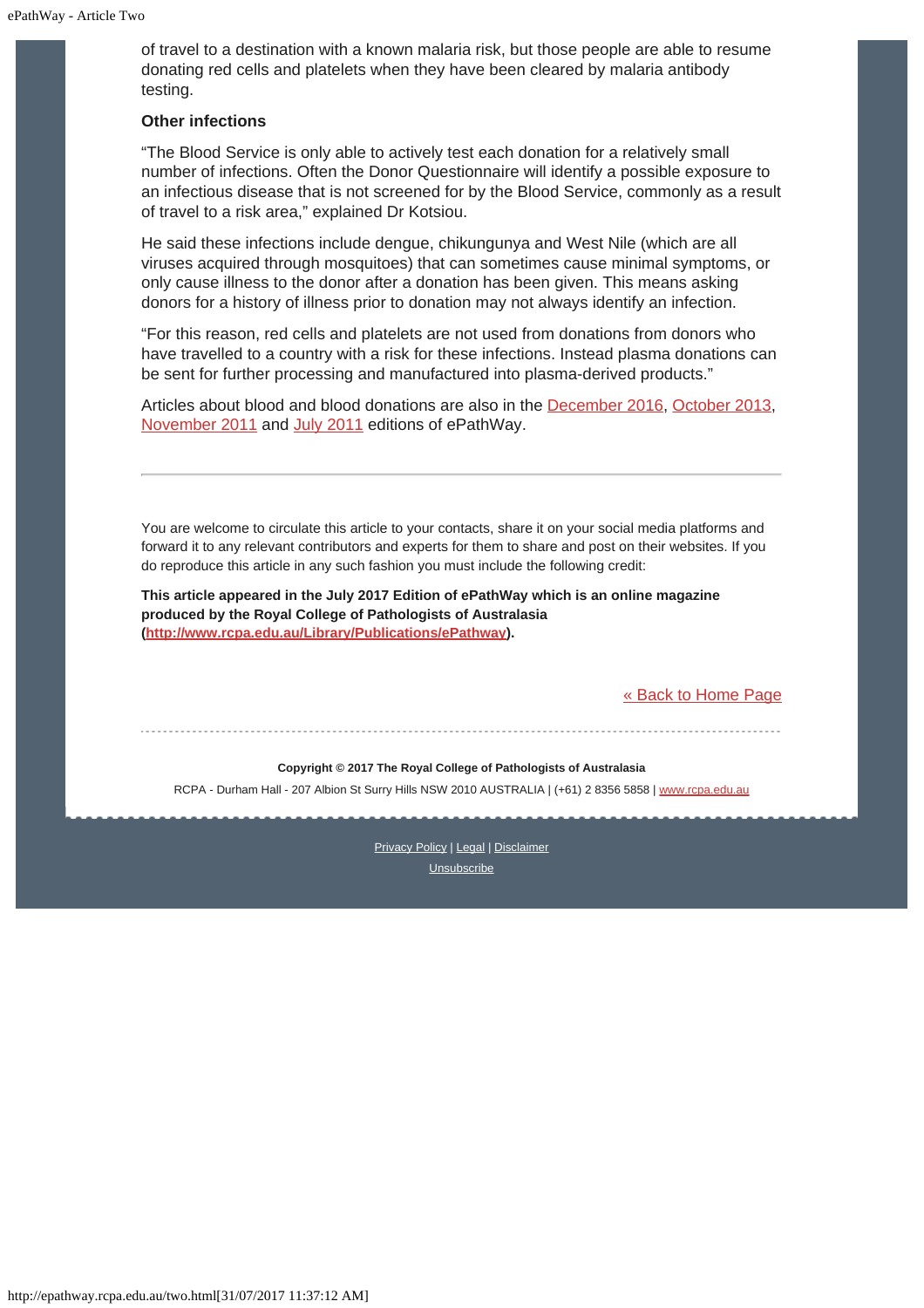<span id="page-10-0"></span>

### Cats can share more than just their love around



You won't find any 'crazy cat lady' jokes in this article because cat zoonosis is a serious matter. It is an infection that can be transmitted to humans from domesticated cats (*Felis catus*), sometimes in the most surprising ways.

"The most commonly known viral zoonosis is **rabies**," advises Dr Sasha Jaksic, Medical Microbiologist at Dorevitch Pathology in Melbourne. While Australia and New Zealand are declared rabies free countries, it's important for travellers to realise it's not just a 'dog's disease'. "Both wild and domestic animals, including cats, can carry this infectious virus that is transmitted through animal bites and scratches, usually via saliva."

There are also bacterial zoonoses. The bacterium *Pasteurella multocida* lives in the upper respiratory tracts of various livestock, poultry and domestic pet species, especially cats and dogs. It is most commonly passed on to humans from cats through a cat bite, although Dr Jaksic was involved in one unusual case.

"The patient had a recurrent sore throat and we couldn't initially find the cause, but from one throat swab specimen we isolated *P. multocida*. When we asked the patient to monitor her cat's activities, she discovered it was licking her toothbrush and passing *P. multocida* bacteria to her via infected saliva left on the toothbrush."

Another bacterial zoonosis is **cat scratch disease** caused by *Bartonella henselae*. It is spread through bites and scratches from an infected cat that will almost always appear healthy.

**Q Fever** is caused by a bacterium called *Coxiella burnetii*. It is mainly spread from animals to humans via inhalation of infected particles in the air, but infection can occur from contact with infected animal products such as birth products (placenta), milk, urine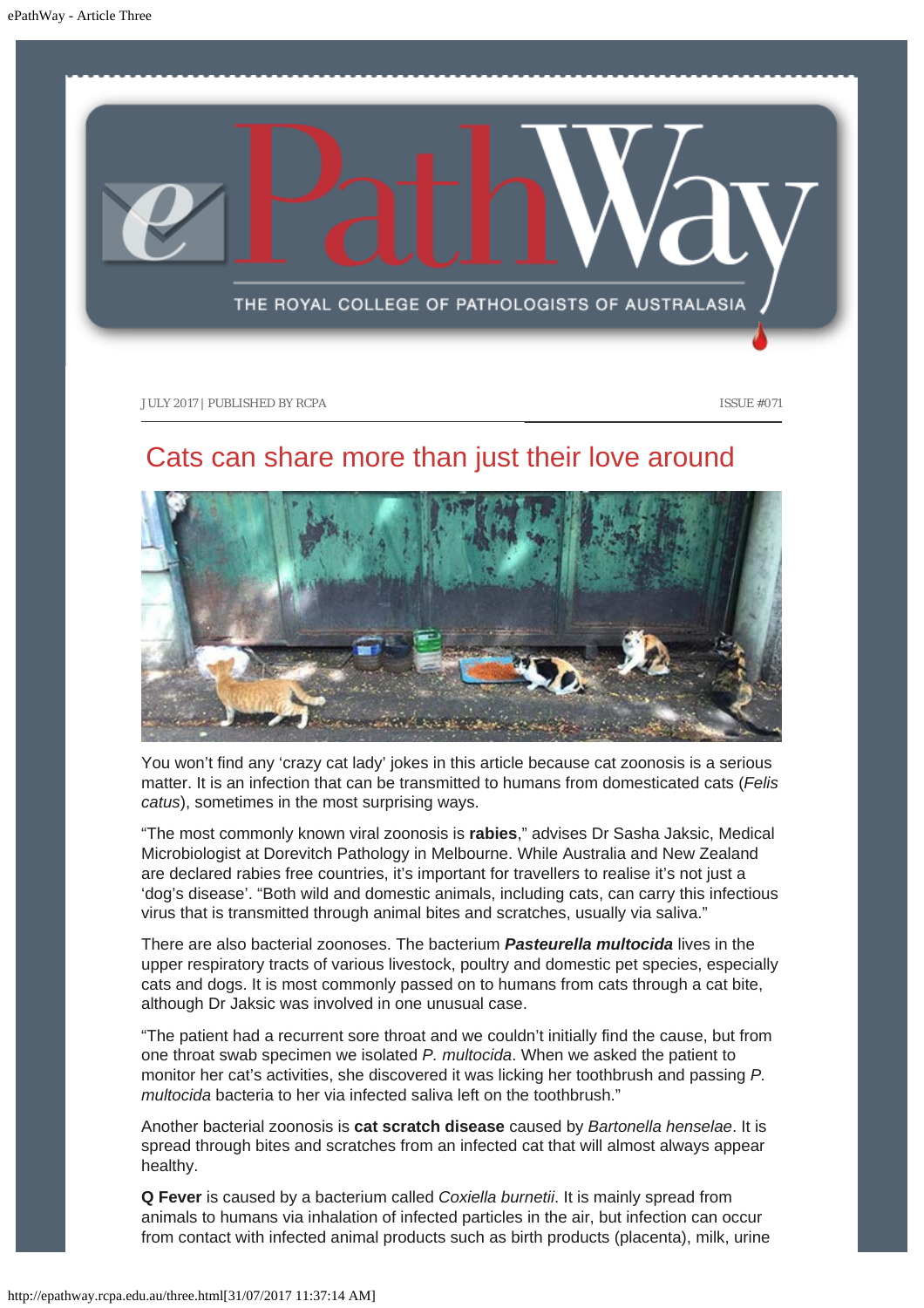and faeces. Usually thought of as a rural disease, urban cases do occur, such as the infamous outbreak of poker players' pneumonia in Nova Scotia in 1987.

Dr Jaksic said a cat infected with *C. burnetii* was giving birth in the corner of a room where a dozen men were playing poker. The birth created a mist of infected particles that was breathed in by the card players. All became ill with Q Fever, and one player (who had underlying heart disease and a simultaneous bacterial blood infection) died.

Cats can also carry **salmonella** bacteria and excrete them in their faeces. "Salmonella infections are more common in cats that are fed raw food or that eat wild birds and animals. This is why it's advisable to feed cats cooked or commercially processed food and to keep them inside," says Dr Jaksic.

People can become infected after contact with an infected cat's faeces such as when emptying a litter tray or inadvertently being exposed to it in the environment. "For example, cats love to go to the toilet in sandpits, and children can become infected when they play with sand where a cat has been to the toilet," says Dr Jaksic.

A protozoan parasite can be a cat zoonosis too. **Toxoplasmosis**, for example, is caused by *Toxoplasma gondii*, and while cats aren't the only way to become infected, they play an important role in spreading this parasite.

"The parasite is passed out in an infected cat's faeces as oocysts, and these are not infectious for the first one to three days. This is why it's important to clean a cat's litter tray daily," advises Dr Jaksic. If the cat is allowed outside it can contaminate the soil and water in the environment as well.

Dr Jaksic says toxoplasmosis can be very serious in people with compromised immune systems, and for babies born to an infected mother. "A pregnant woman can pass the infection to her unborn children, and while the mother may be asymptomatic, the baby can be born with congenital birth abnormalities," she explained.

Another type of cat zoonosis is **ringworm**, although the name is misleading. "Ringworm is a fungal infection of the skin, hair and nails caused by cats infected with either *Microsporum canis* or *Trichophyton species*. A cat infected by these species of fungi will have lost fur, resulting in patches of bare, red skin," says Dr Jaksic.

The spores from the fungus live on the cat's fur, and are transferred to a person when they have contact with an infected cat's fur by patting or cuddling it), or with an object or surface (think food bowl, bedding, carpet etc.) that has spores on it from the cat.

"Cats provide many benefits including companionship and helping to decrease stress and anxiety, but to enjoy only their benefits it's important to manage the risks of infection," explains Dr Jaksic.

"This means good hand washing after touching a cat or handling their faeces or litter trays, feeding them cooked or commercially prepared cat food, keeping your environment clean, regular veterinary care, and not being too intimate with your cat. That way, they will only share their love around, and not some of the nasties that can come with them."

You are welcome to circulate this article to your contacts, share it on your social media platforms and forward it to any relevant contributors and experts for them to share and post on their websites. If you do reproduce this article in any such fashion you must include the following credit:

**This article appeared in the July 2017 Edition of ePathWay which is an online magazine produced by the Royal College of Pathologists of Australasia [\(http://www.rcpa.edu.au/Library/Publications/ePathway](http://www.rcpa.edu.au/Library/Publications/ePathway)).**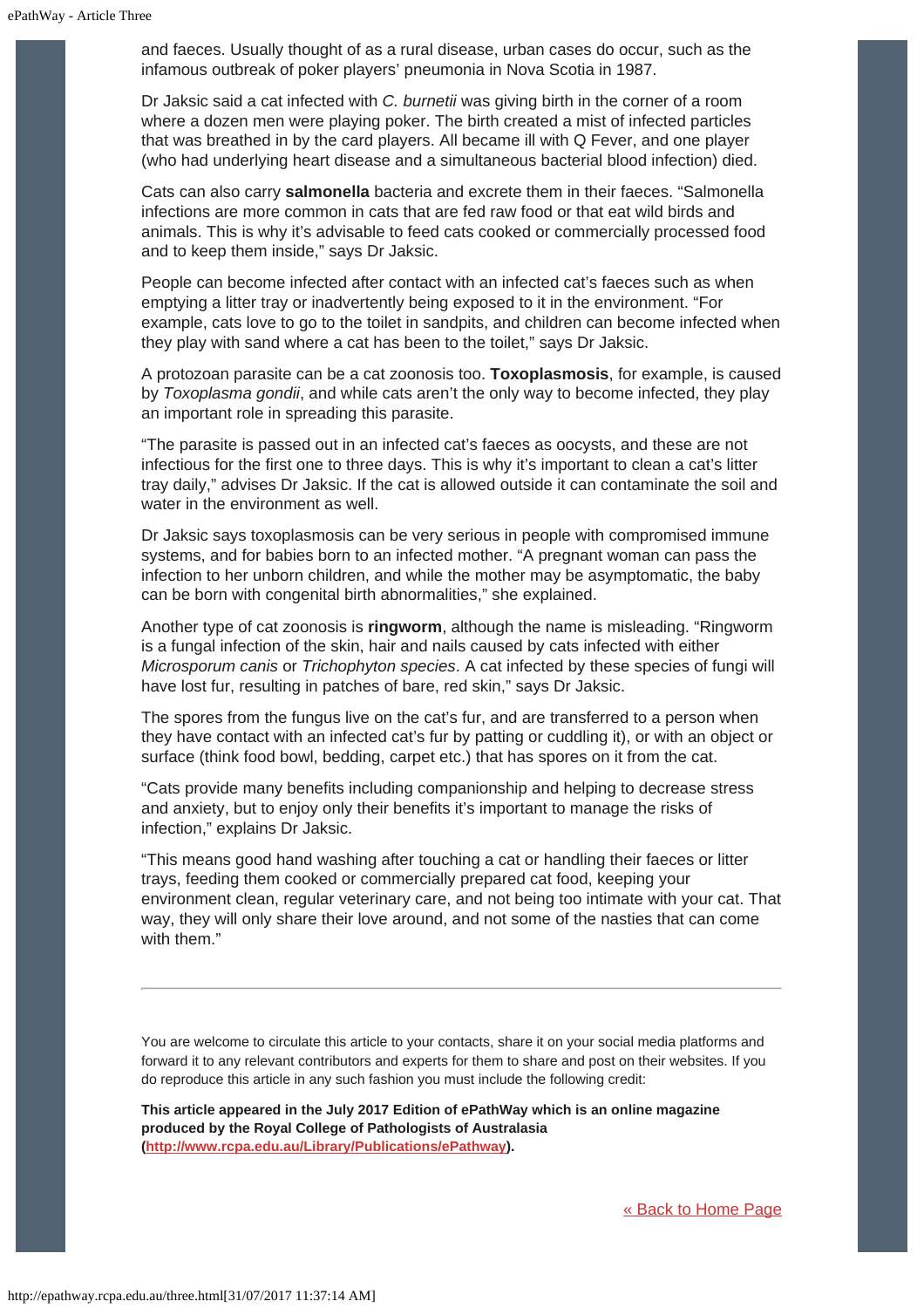ePathWay - Article Three

### **Copyright © 2017 The Royal College of Pathologists of Australasia**

RCPA - Durham Hall - 207 Albion St Surry Hills NSW 2010 AUSTRALIA | (+61) 2 8356 5858 | [www.rcpa.edu.au](https://www.rcpa.edu.au/)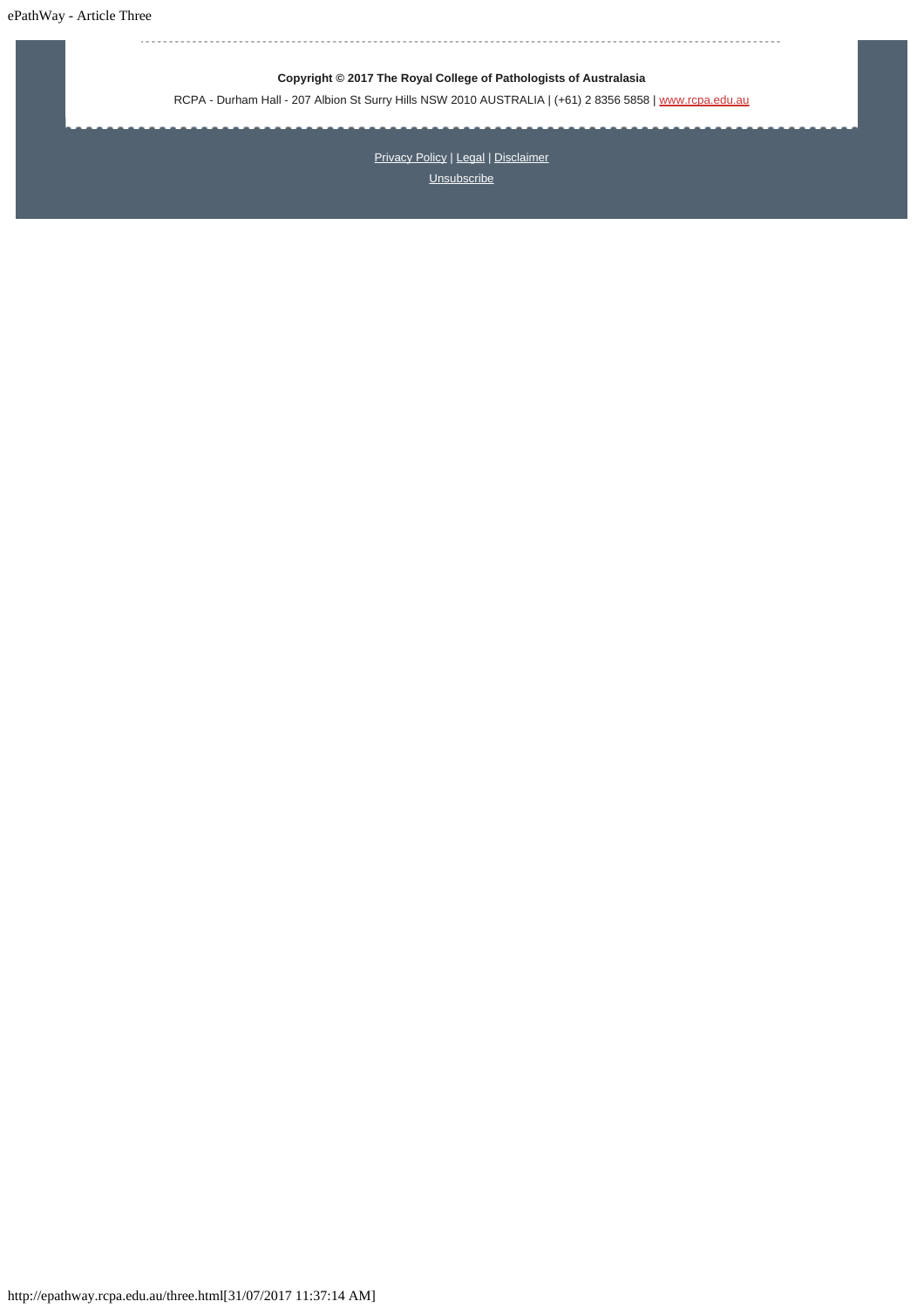<span id="page-13-0"></span>

## Breath and blood alcohol have a volatile relationship



That alcohol can be measured by a blood test is generally understood. It's not so obvious that it can be measured reliably in the breath, so we asked an expert to explain the relationship between blood and breath alcohol.

Associate Professor Anthony Moynham, Forensic Physician at the Sydney Forensic Medicine & Science Network and a Fellow of the RCPA's Faculty of Clinical Forensic Medicine, says a key part in understanding this relationship is realising that alcohol is a very small and volatile molecule.

"Volatile in this context means it has the capacity to vaporise, and because the molecule is very small it can go straight through tiny pores in the walls of all of the body's cells."

The basic principle of being able to measure alcohol in the breath is that alcohol travels via the circulation within the lungs where it easily evaporates from the circulating blood into the air in the lungs each time we take a breath. We then exhale that air which contains the vaporised alcohol.

A/Prof Moynham says the reason other types of drugs such as cannabis can't be measured in the breath is because they are not made up of very small molecules, and they are not volatile. This means they can't partake in this gaseous exchange in the lungs. Alcohol is also rapidly absorbed and readily distributed throughout the body because of its small size.

"It doesn't need an active transport medium. It basically drives itself around the body, including being able to cross the thin permeable membrane between the circulating